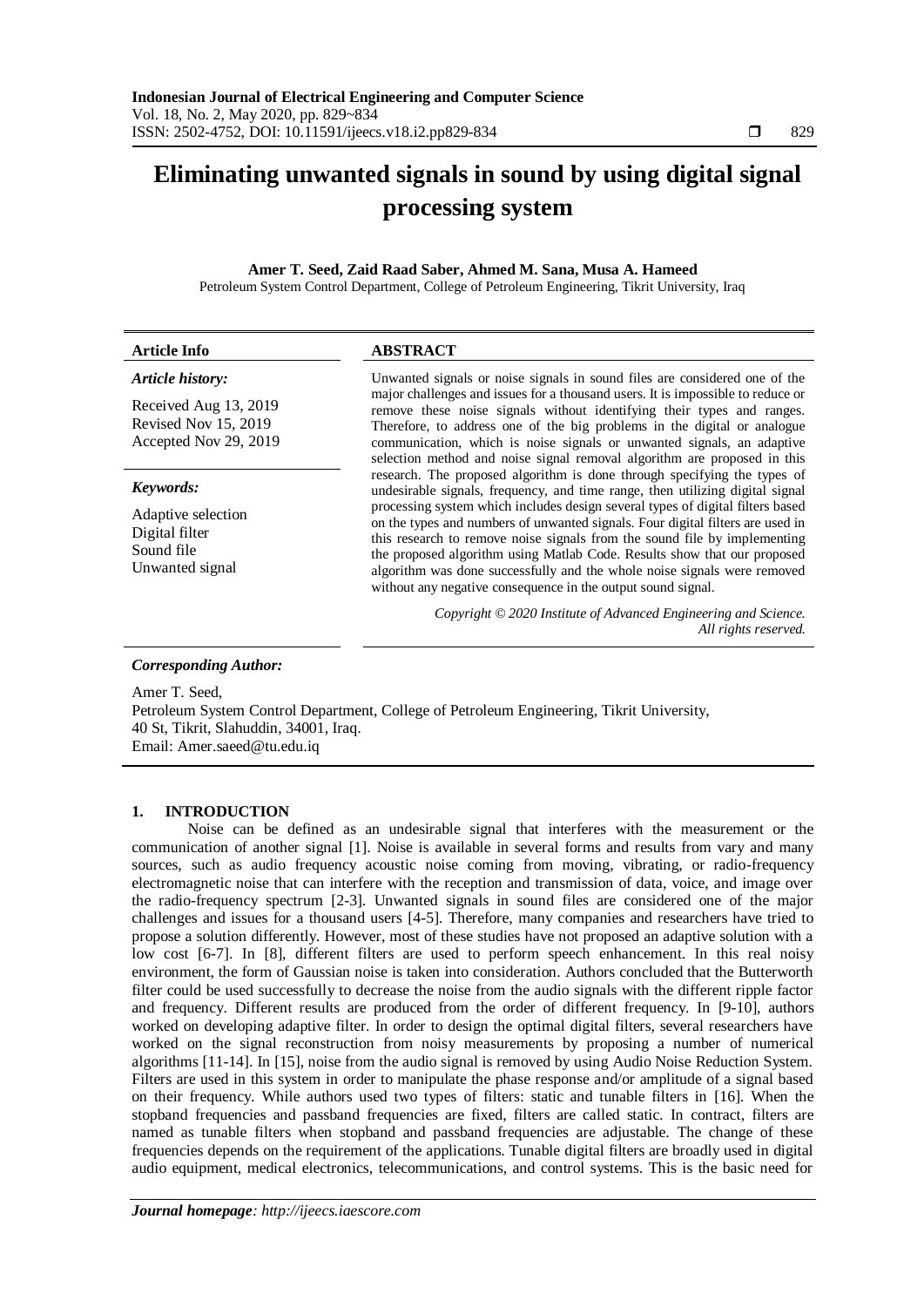elimination of unwanted signal from the audio signal. While in [17], authors used Audio Noise Reduction System based upon graphical user interface GUI in MATLAB to remove noise from the audio signal.

To sum up, most of the studies have not find an adaptive solution with a low cost. The cost plays an important factor in our life. Therefore, in this paper, the issue of unwanted signals will be solved by using a low-cost method that depends on designing adaptive-cheap filter-digital filters that are suitable for each noise signals. The aim of this paper is to remove different types of noise signals in sound files by using the digital signal processing system through designing several digital filters. These digital filters are used in this research to remove unwanted frequencies in the sound file. The time-domain, as well as a frequency domain, were plotted and analyzed in order to get the big picture of the characteristics of used filters. The algorithm of removing the noise signal from the original signal is performed by using the MATLAB program. The filters eliminate the specific frequency components of noise and recuperate the original speaking signal.

This study is focused on a using adaptive selection method to identify noise signals and then utilizing digital filters to remove unwanted signal in the sound file. This method reads the whole file at first and then unwanted signals are specified based on the comparison between the characteristics of the original signal and noise signals. According to the selection method, the number and types of filters are allocated. The performance of the proposed methods is evaluated by simulation results obtained using MATLAB/Simulink.

## **2. MODELING & SIMULATION**

#### **2.1. Overview**

The Matlab program is an advanced tool, used broadly in numerous engineering projects [18]. It is used in this research to implement the noise removal algorithm that aims to remove noise signal from the original signal in the sound file. In the below section, the proposed method and description of how to implement this proposed algorithm are done. In addition to that, results are discussed in more details and the summary is presented.

### **2.2. The Proposed Method**

The proposed solution is focusing on how to design different digital filters that are suitable to remove noise signals. Our algorithm is started by reading and analysis the original signals that are needed to be treated. From the initial analysis of the original signals, the number of required design filters will be estimated. Then, the type of filter will be determined based on the nature of the noise signal. For example, if the noise occurs in the first range of the noise signal frequency, it is better to design low pass filter while design the high pass filter will be suitable for the noise that occurs on the last range. In this research, authors will focus only on the digital filters since they are cheap and easy to implement. Digital filters include two main types: Infinite Impulse Response (IIR) and Finite Impulse Response (FIR) [19]. FIR filters are always stable, so the mathematical equations of FIR are presented and explained in more details [20].

$$
y(n) = bo x(n) + b1 x(n - 1) + b2 x(n - 2) ... + bM x(n - M)
$$

$$
-a1 y(n-1) - a2 y(n-2) - \cdots - a n y(n-N)
$$

$$
y(n) = \sum_{k=0}^{M} bk \, x(n-k) - \sum_{l=1}^{N} al \, y(n-l)
$$

Where  $x$ : the input signal,  $y$ : the output signal,

The constant bk,  $k=0,1,2,3,4,5$ ……M, al,  $l=1,2,3,4,5$ ……N are called the coefficients

The filter will be design based on three main factors: identifying filter type, the values of cut off frequencies, and the number of poles and zeros.

The proposed algorithm of our scheme procedures are illustrated in Figure 1.

The mechanism of the proposed scheme depends on using Digital Signal Processing system by utilizing several types of digital filters (adaptive digital filters). After analyzing the sound file (audio signals), the characteristics and the number of unwanted or noise signals will be determined. Then, n filters with the same type or L filters with s types are designed. The first one is designed when all unwanted signals contain almost the same characteristics which are rarely happening while the second types are designed when the audio file contains different types of unwanted signals, so there will be L number of filters with s types. For example, if the sound file conations on three noise or unwanted signals- two of them have the same characteristics and the third on has not-, in this case, three filters with two types will be used in order to remove undesirable signals. Based on the characteristic of noise signals, several types of filters can be used in order to remove these signals, such as low pass filter (LPF), high pass filter (HPF), bandpass filter (BPF),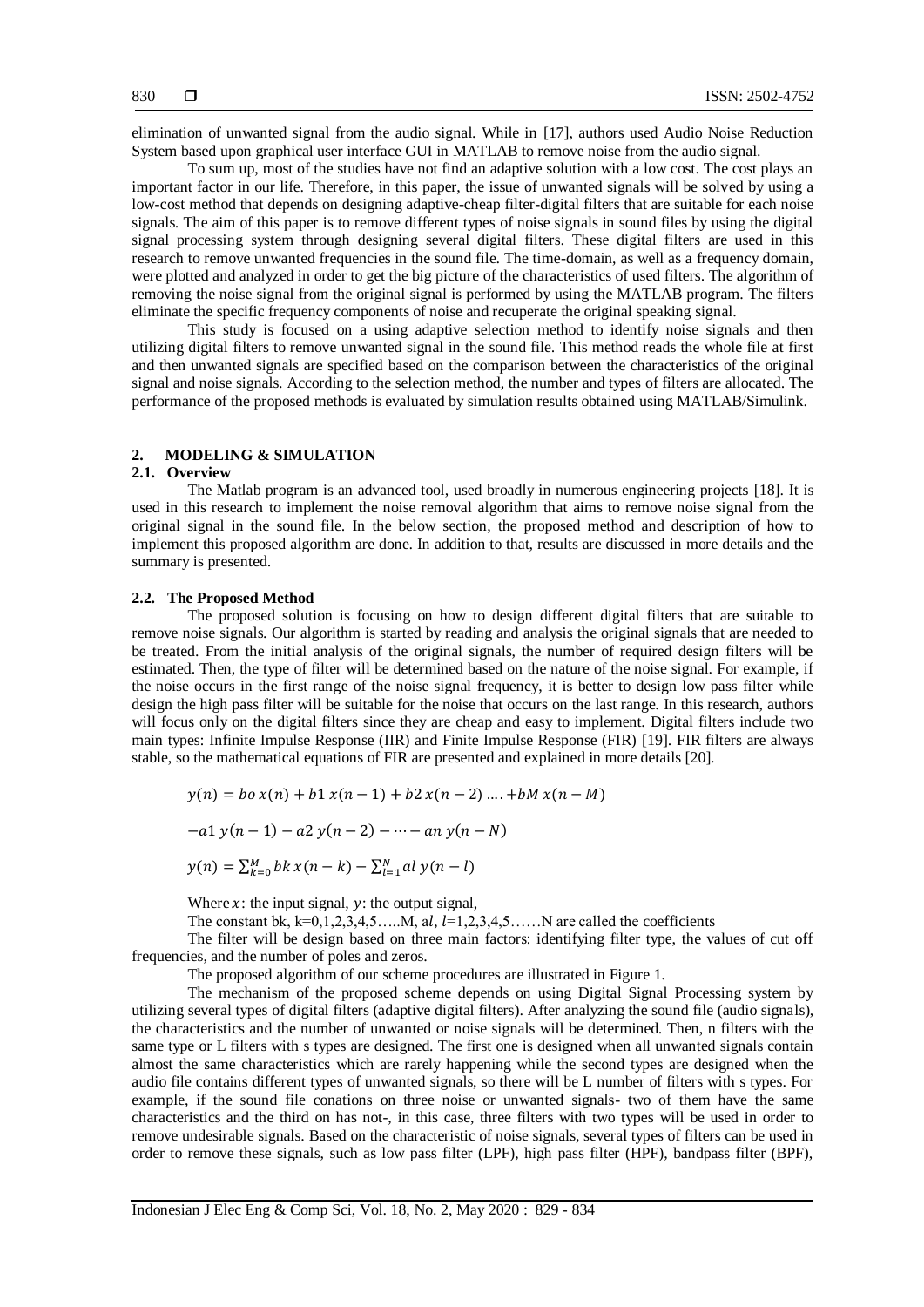stopband filter (SPF), and notch filter. The purpose of using these types of filter is to remove noise signals and recover the original signals.



Figure 1. The proposed scheme of eliminating unwanted signals

#Pseudo code of Proposed Scheme#

1: Start

2: Read the sound file (Sf)

- 3: Count the number (n) of unwanted signals (U.s)
- 4: If U.s [1:n] =Sa? //Sa: Same type of unwanted signal
- 5: Design n filters

6: Else {

7: If Usn=0? //Usn=0, if the signal between 0 and fc

6: Design LPF //LPF: Low Pass filter

7: Else { if Usn=1? //Usn=1, if the signal between greater than fc

8: Design HPF filters // HPF: High Pass filter

9: Else { if Usn=2? //Usn=2, if the signal between fcl and fc2

10: Design BPF filters // BPF: Band Pass filter

11: Else {if Usn=3? //Usn=3, if the fc2  $\leq$ signal $\leq$  fcl

12: if Usn=NBW? //NBW: narrow bandwidth

13: Design Notch Filter

14: Else { Design SPF // SPF: Stop Pass filter

- $15: \{\}\}$
- 16: End

## **3. SIMULATION RESULTS**

In order to test our proposed scheme, several metrics have been collected in this paper, such as the output spectrum for each stage, the frequency response for the cascade filter and for each filter.

The form of the original signal with noise is shown in Figure 2. According to the mentioned figure, there were four unwanted signals which are in red colours. All four noise signals start after the 7th second in time, and at different values of frequency. After extracting the original signal form: four unwanted frequencies were found. Therefore, four filters should be designed to remove those unwanted frequencies. We specify the unwanted frequency value through the drawing  $(0, 1575, 3150, 4725 \text{ Hz})$ .

To remove the first unwanted frequency  $(f=0)$ , nulling digital filter is used through this code h1=[1] A(1) 1] where A=-2cos(wdig) to remove certain frequency. The result of removing the first unwanted signal is shown in Figure 3. In order to remove the second unwanted signals, two further step needs to be done besides removing the first frequency: first, used h2=[1 A(2) 1] to remove the second frequency, second, conduct the convolution between filter1 and 2, the result of above steps. Same steps were done to remove the third and fourth noise signals by using  $h3=[1 A(3) 1]$  and  $h4=[1 A(4) 1]$  as illustrated in Figure 3. Figure 4 shows the sound file spectrum after removing the third and fourth unwanted signals, respectively.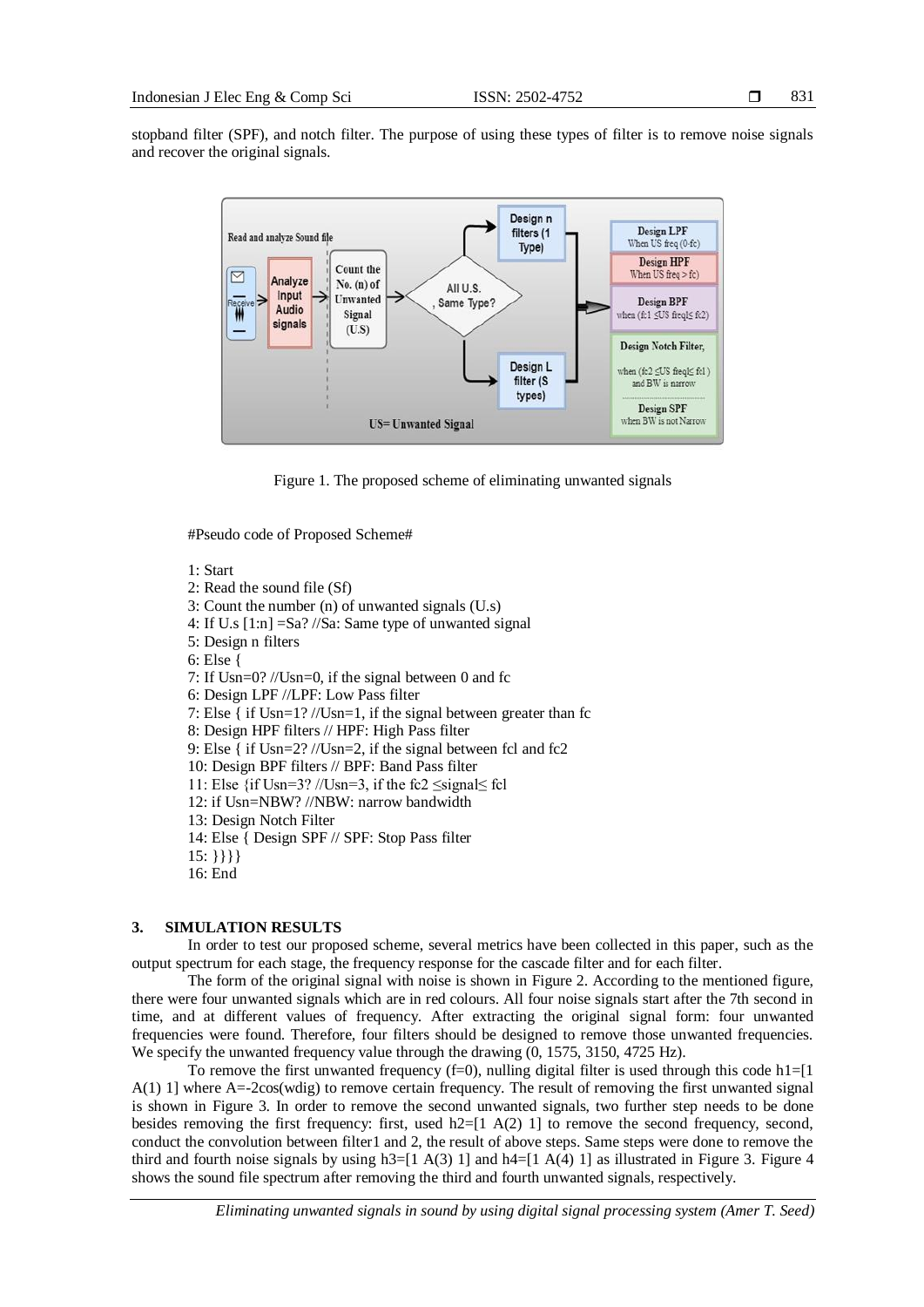

Figure 2. Sound with noise signals before implementing the proposed algorithm



Figure 3. The Output spectrum of the signal after each step (1st, 2nd, 3rd) filters



Figure 4. Sound file spectrum after removing unwanted signals

**The frequency response of each filter was plotted by using below codes** plot(w,abs(h11));title('Freqency Response of Filter 1'); h22=freqz(h2,1,w);subplot(222);%plot the freq reponse of filter(2)% plot(w,abs(h22));title('Freqency Response of Filter 2'); h33=freqz(h3,1,w);subplot(223);%plot the freq reponse of filter(3)% plot(w,abs(h33));title('Freqency Response of Filter 3'); h44=freqz(h4,1,w);subplot(224);%plot the freq reponse of filter(4)% plot(w,abs(h44));title('Freqency Response of Filter 4');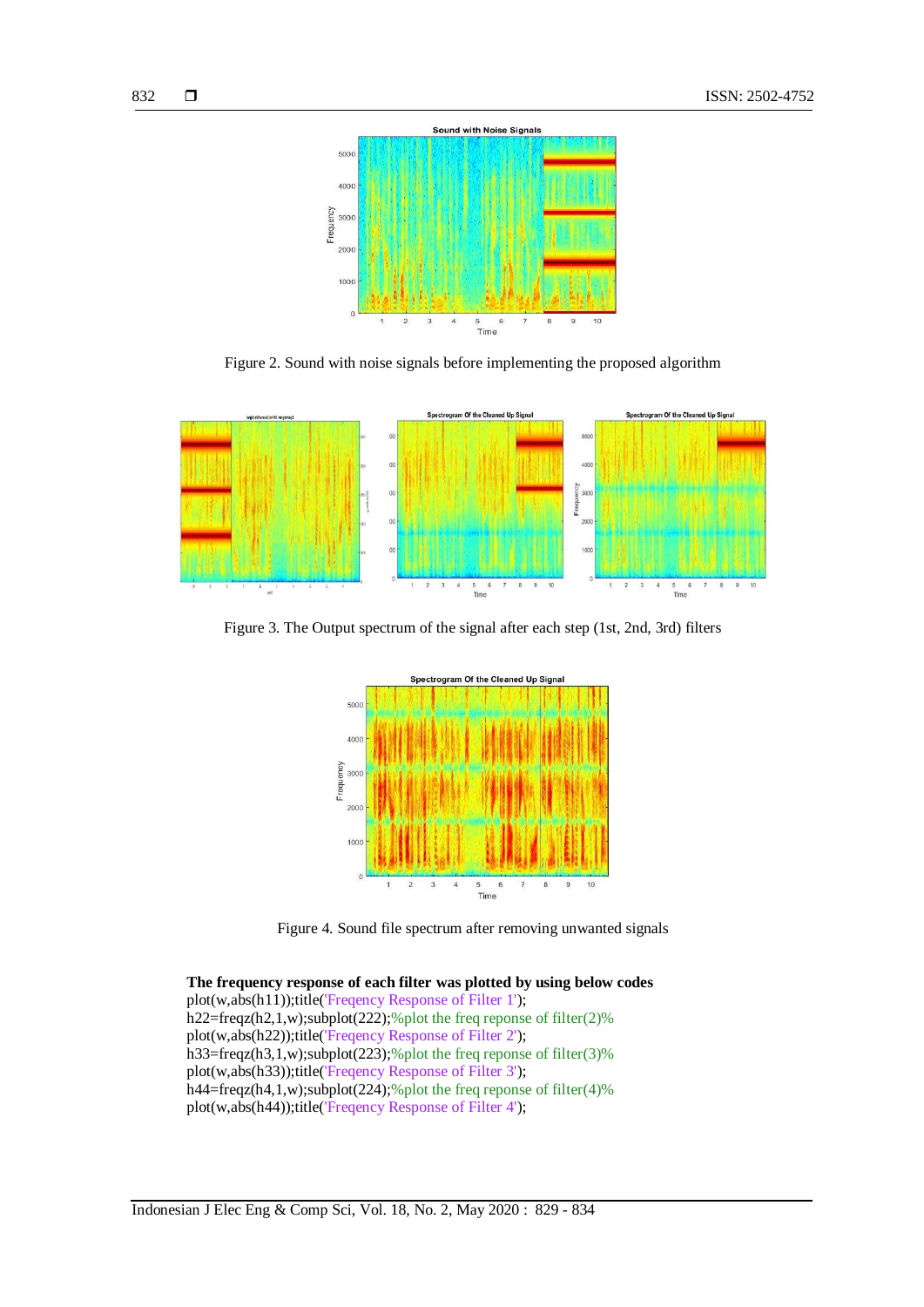Figure 5 and 6 show the frequency response of each filter and for cascaded filter to combine those four filters into one filter by using convolution for 4 filters. Figure 6 represents the first frequency response that was used to remove the first unwanted signal. It is obvious that filter is used to remove certain noise signal.



Figure 5. The frequency response for cascaded filter



Figure 6. The frequency response of each filter

The implementation of Matlab program is done in order to remove the noise signal from the original signal in the sound file. Therefore, after removing the unwanted frequencies of the original signal and work convolution between the frequencies, so we get the sound file without noise. The project is successfully done and whole noise signals were removed. Therefore, we can hear the sound file in an obvious way without any noise.

## **4. CONCLUSION**

In this article, authors are worked to address one of the big problems in the digital or analogue communication which is noise signals or unwanted signals. Noise signals in sound files are considered one of the main challenges and issues for a thousand users. The proposed algorithm based on designing several digital filters was done in this project by using Matlab code in order to solve this issue and to remove those noise signals. In this project, the authors used four digital filters to remove noise signals from the sound file. The algorithm of our project procedures is illustrated in this paper carefully. The output of each stage was plotted and explained in details. Frequency response for each filter and the resulted filter were plotted in order to give a big picture about what we have done in this project. Results show that the proposed algorithm was done successfully, and the whole noise signals were removed without any negative result in the output sound signal. An adaptive filter whose coefficients are dynamically changing is suggested to use and designed beside the FIR filter in order to get better results with a short time so the adaptive filters will cancel noise in corrupted signals.